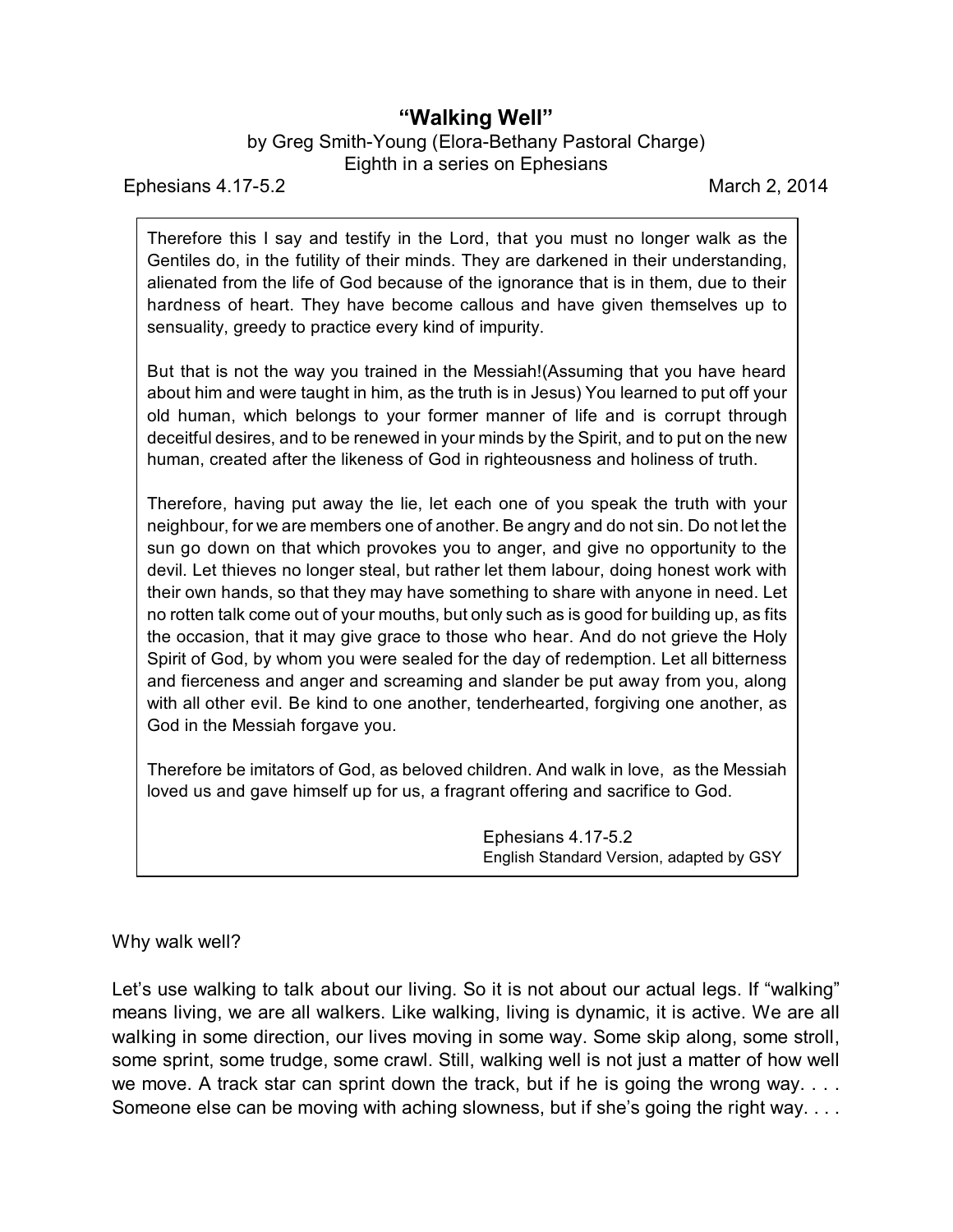God's love for us does not depend on how well we are living. Our steps might be stumbling, our stride eccentric. We might be desperately lost. We fill our days with bad choices, unkind actions, destructive behaviours, sin aplenty . . . and God still loves us.

The great news of Jesus, God the Son, is that it was while we were walking badly, while we were tripping and falling, while we were kicking and trampling others, while we were scrambling away from God . . . Jesus raced to us like a father running to a long-lost child. Jesus lived for us, died for us, rose to resurrection life for us, ascended to rule all creation for us. He did all this while we were walking wrong. He didn't wait for us to get to the gym. He didn't order us to run extra laps. He didn't say, "get moving, then I'll give you the time of day." When we were dead in our tracks, he gave us everything. By grace – God's gift – you have been saved!

Then comes the question: why walk well? If we did not have to be already walking well for Jesus to make us well, why walk well now? If Jesus saved you and me while we were not living right, what does it matter how we live now?

## II

Paul urged, *"Do not walk as the Gentiles do."* Most of those Jesus-followers in Ephesus were Gentile. They were non-Jews, and had not needed to become Jews to belong to Jesus. By grace Jesus brought them in. By grace he made them part of the community of God's people. Religious, ethnic, and spiritual divisions, Jesus had torn down. All by grace.

If they had passports, theirs would have still said "Gentile." They looked the same as before, sounded the same, dressed the same. Yet, Paul says, do not walk in the old Gentile-ways you used to. What you did before did not matter. Jesus brought you in. What you do now, matters.

My passport says, "Canadian." I look, sound, dress and shovel Canadian.*"You must no longer walk – live – as Canadians do."* Wow! Doesn't that puts a sharper edge on it! What we do now, matters. Many habits, practices, expectations, behaviours, ways of thinking and understanding we all take for granted need to change. We were running in the wrong direction. Paul calls this the "old human." Many of us run with style! However, the only way to make progress if you're going the wrong way, is to turn around and learn a new way.

Jesus does not wait for us to get it right. We never would! He makes us right. Jesus' grace changes us. His salvation transforms us. He makes us new. So we can, finally, walk well.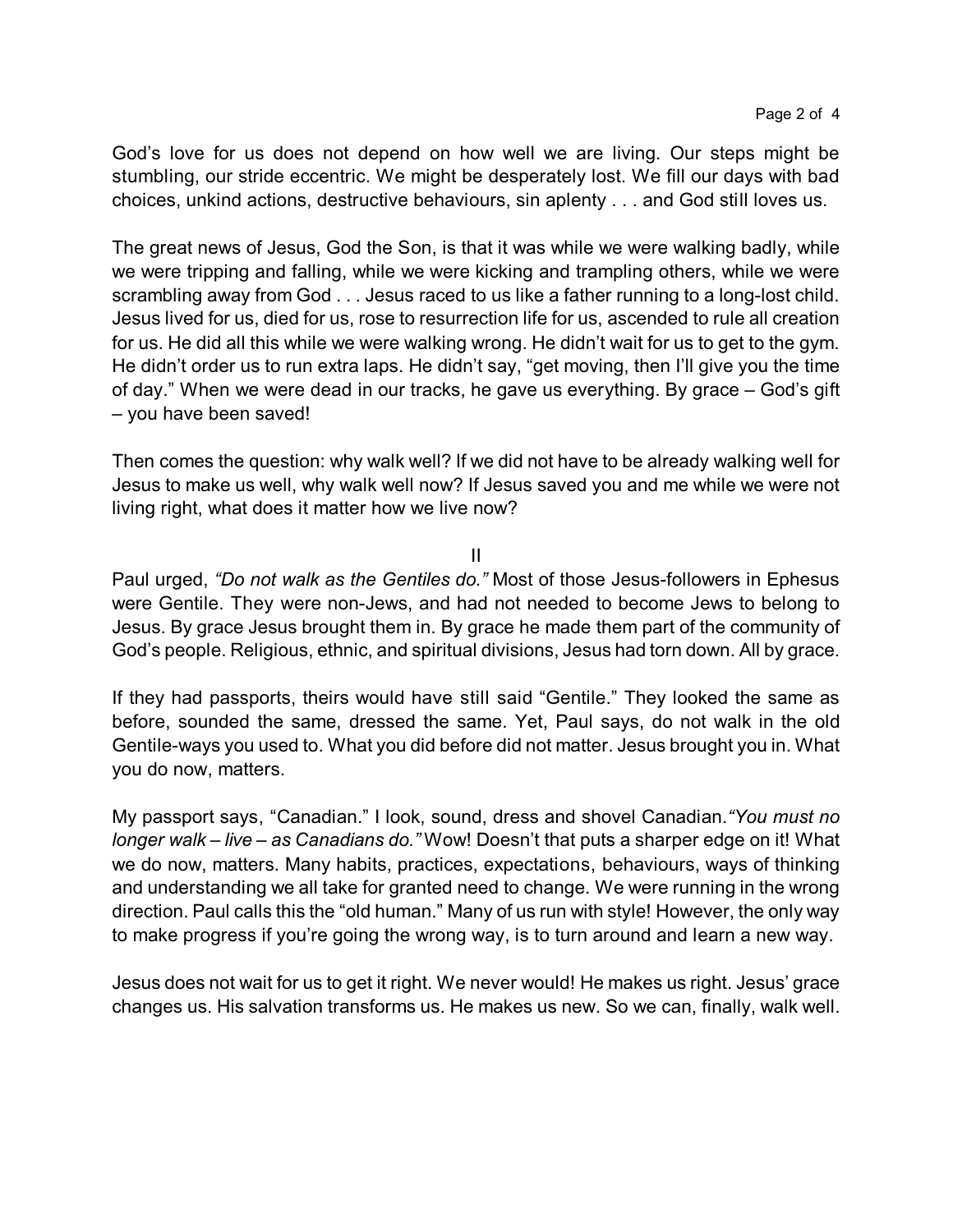It is about learning Jesus. In the reading, I translated it as "training in the Messiah."<sup>1</sup> Because this is not just about getting the facts about Jesus or knowing the stories of Jesus. I can have a complete and accurate knowledge of Jesus, and still have not learned him.

It is about being a disciple. An apprentice. An apprentice learns the craft from the master. Yes, by studying . . . we have things to get into our noggin! Yet maybe more vital, the apprentice learns by being with the master. By watching. By imitating. By being alongside.

So much of what we need to "learn Jesus" are not simply facts and procedures. They are practices, which we absorb. Habits, we drink in. Who we are is changed. We are formed, by being with the Master. He also un-forms us. Gathered into his New Humanity, means unlearning the Old Humanity – its practices, habits, outlooks, assumptions, understandings, ourselves.

We never do this alone. We can only learn Jesus alongside one another. The New Humanity is not solitary. It is collective, a community of love.

This never stops. We are all beginners, always. We are always learning Jesus: unlearning the Old Humanity, and being formed into the New.<sup>2</sup>

IV

Paul gives some examples of this unlearning and learning. They are not terribly complicated.<sup>3</sup> Unlearn lying and learn truth. Unlearn stealing and learn generosity. Unlearn trash-talking and learn speaking that builds up others.

Let me linger over one: anger.

Paul says, *"Let all bitterness and fierceness and anger and screaming and slander be put away from you. . . ."* But earlier he says, *"Be angry!"* Just don't sin. Don't end the day without dealing with whatever provoked you. Otherwise, you're building a room for evil to

The Greek verb is  $\mu\alpha\nu\theta\dot{\alpha}\nu\omega$ , which is the root for the noun  $\mu\alpha\theta\eta\tau\dot{\eta}\zeta$ , which means "disciple."

<sup>2</sup> Eugene H. Peterson, Practice Resurrection: a conversation on growing up in Christ (Grand Rapids, MI: Eerdmans, 2010), 191. He cites Karl Barth about our perpetual status as beginners.

<sup>3</sup> Eugene Peterson observes, *"None of Paul's negatives required anything heroic. Modest self-restraint, minimum effort: put away falsehood, don't let the sun go down on your anger, no stealing, no evil talk, don't grieve the Holy Spirit, no wrangling, no slander, no malice, no fornication. These negatives name actions or attitudes that were accepted as commonplace, some even sanctioned, in the Gentile culture of the Ephesians. Also in the Gentile culture of Americans. Things haven't change all that much."* Peterson, 196. The reference to fornication comes later in Ephesians 5.